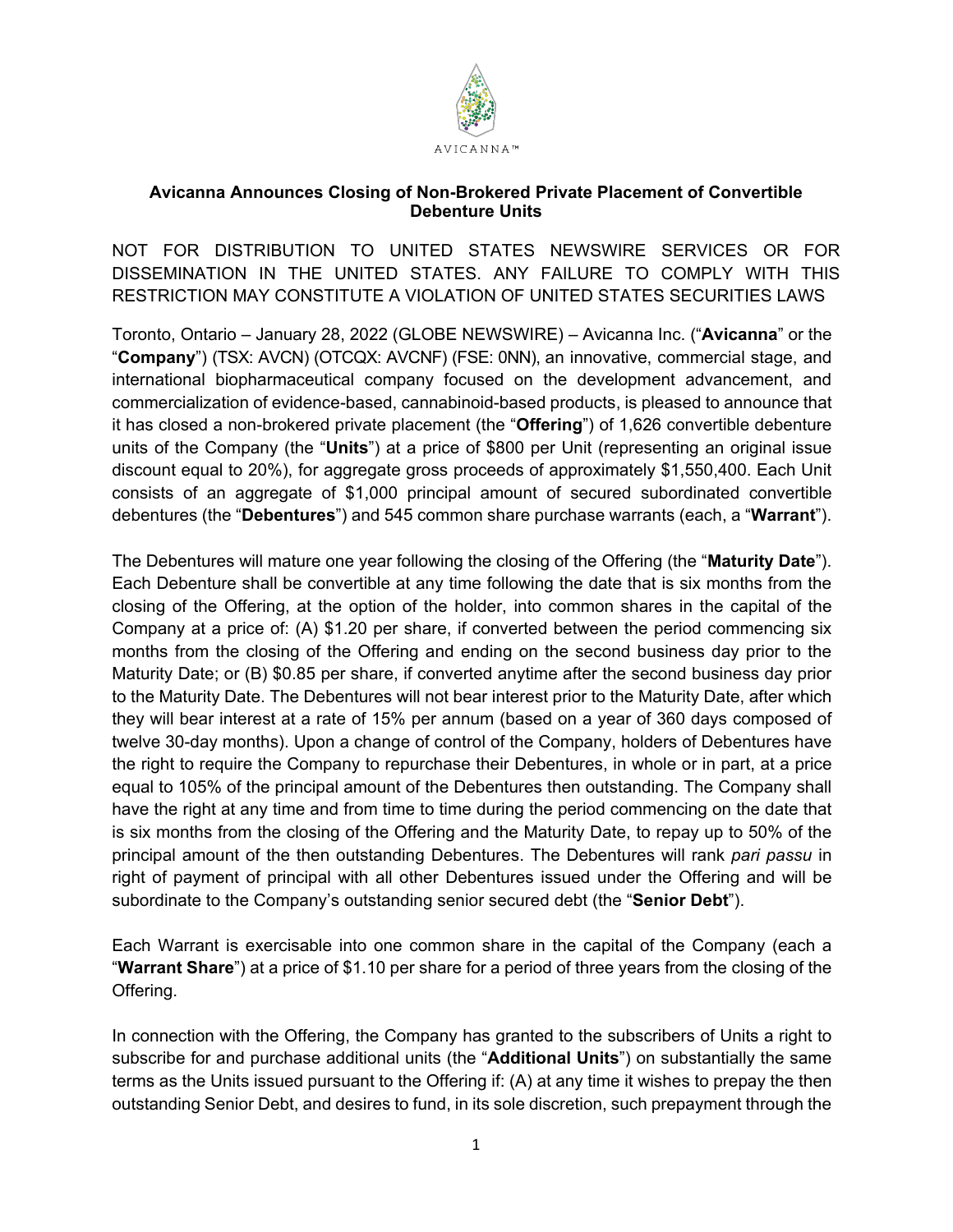

issuance of such Additional Units; or (B) an event of default occurs in respect of the Senior Debt, in each case for the purpose of raising sufficient funds to prepay or repay, as applicable, the Senior Debt. The issuance of Additional Units shall be subject in all respects to the approval of the Toronto Stock Exchange (the "**TSX**") and the terms thereof shall be substantially the same terms as the Units issued pursuant to the Offering, including the same maturity date as the Maturity Date notwithstanding the issue date thereof, subject to any increase in the exercise price of the warrants and the conversion price of the convertible debentures, in each case which will form part of any Additional Units to be offered, to be not less than the then minimum pricing permitted by the TSX, and any proration and corresponding reduction of the original issue discount applied to such Additional Units, having regard to the maturity date of the Additional Units.

The Company intends to use the proceeds from the Offering for general working capital purposes, general and administrative expenses, expenditures related to production and manufacturing, and research and clinical development.

All securities issued under the Offering, including securities issuable on conversion or exercise thereof, are subject to a hold period expiring four months and one day from the date hereof.

The Offering is subject to certain conditions including, but not limited to, the receipt of all necessary approvals, including the approval of the TSX.

## **About Avicanna**

Avicanna is a Canadian commercial-stage biopharmaceutical company established in cannabinoid research, development, and evidence-based products for the global consumer, as well as medical and pharmaceutical market segments. In leading global cannabinoid advancements, Avicanna conducts most of its research in Canada at its R&D headquarters in the Johnson & Johnson Innovation Centre, JLABS @ Toronto, located in the MaRS Discovery District. The company actively collaborates with leading Canadian academic and medical institutions. Avicanna has established an industry-leading scientific platform including advanced R&D and clinical development which has led to the commercialization of over twenty products across four main market segments:

• Medical Cannabis & Wellness Products: Marketed under the RHO Phyto™ brand, or Magisterial Preparations, these medical and wellness products are an advanced line of pharmaceutical-grade cannabis products containing varying ratios of cannabidiol ("CBD") and tetrahydrocannabinol ("THC"). The product portfolio contains a full formulary of products including oral, sublingual, topical, and transdermal deliveries that have controlled dosing, enhanced absorption and stability studies supported by pre-clinical data. The advanced formulary is marketed with consumer, patient and medical community education and training. Avicanna's medical and wellness product portfolio also forms the foundation of the Company's pharmaceutical pipeline with the contribution of the formulations that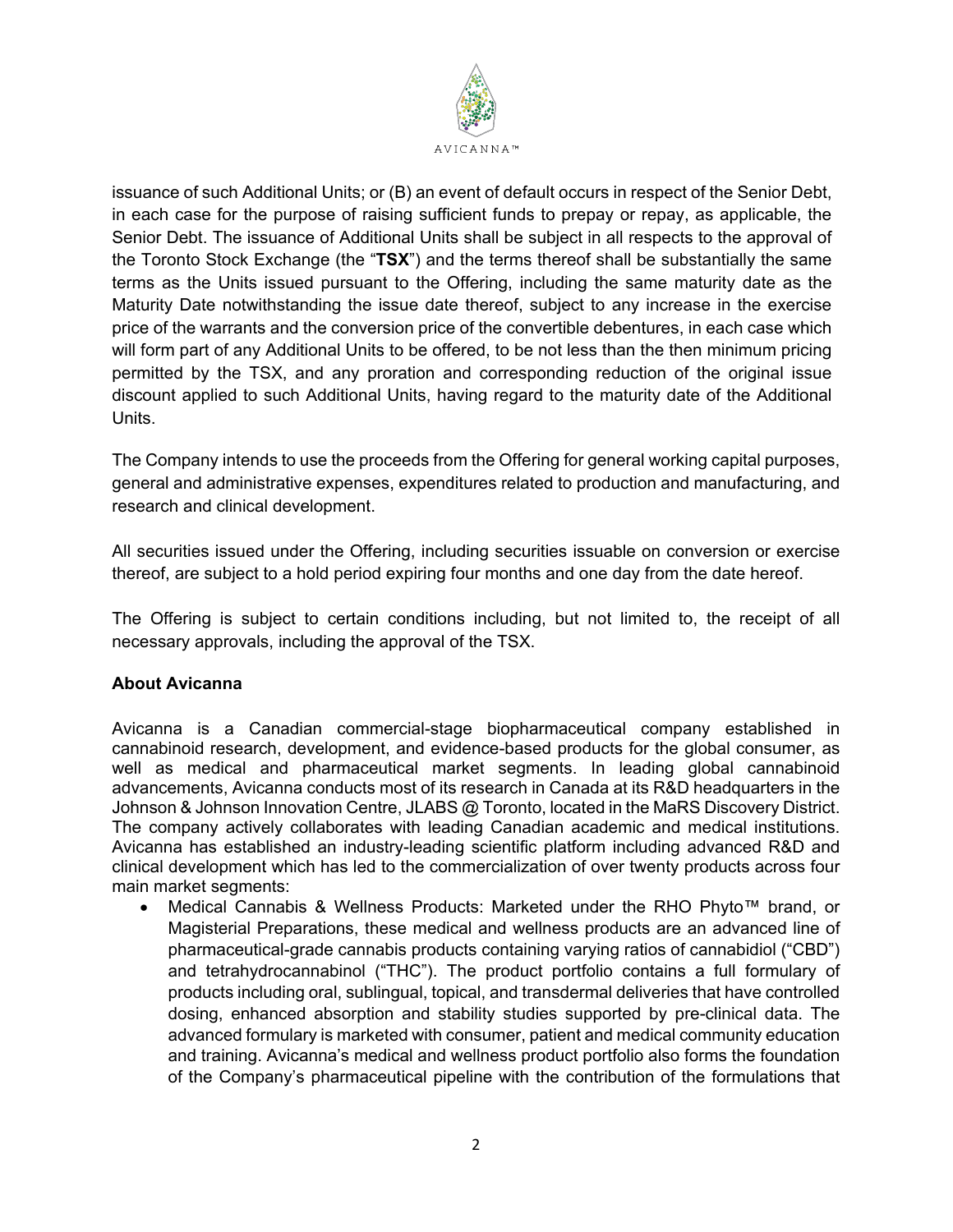

form the basis of the products as well as the data generated from sales and participation of the products in real world evidence studies.

- CBD Derma-Cosmetic Products: Marketed under the Pura H&W™ or Pura Earth™ brands, these registered, clinically tested, derma-cosmetic products include a portfolio of functional CBD topical products.
- Pharmaceutical Pipeline: Leveraging Avicanna's scientific platform, vertical integration, and real-world evidence, Avicanna has created a pipeline of patent-pending drug candidates which are indication-specific and in various stages of clinical development and commercialization. These cannabinoid-based drug candidates provide solutions for unmet medical needs in the areas of dermatology, chronic pain, and various neurological disorders. Avicanna's first pharmaceutical preparation (Trunerox) is in the drug registration stage in South America.
- Cannabis Raw Materials, Seeds, and Bulk Formulations: Marketed under the Aureus™ brand, the Company's raw material business has successfully completed sales to 11 countries. Aureus offers cannabis dried flower, standardized seeds, full spectrum extracts, and cannabinoid distillates, isolated cannabinoids (CBD, THC, cannabigerol ("CBG") and other rare cannabinoids), and bulk formulations derived from hemp and cannabis cultivars through its sustainable, economical, and industrial-scale subsidiaries based in Colombia. The majority of the Aureus products are produced at Santa Marta Golden Hemp S.A.S. ("SMGH"), the Company's majority-owned subsidiary, which is also Good Agricultural and Collection Practices ("GACP") certified and has United States Department of Agriculture ("USDA") National Organic Program certification for its hemp cultivar.

SOURCE Avicanna Inc.

## **Stay Connected**

For more information about Avicanna, visit www.avicanna.com, or contact Ivana Maric by email at [info@avicanna.com.](mailto:info@avicanna.com)

## *Cautionary Note Regarding Forward-Looking Information and Statements*

*This news release contains "forward-looking information" within the meaning of applicable securities laws. Forward-looking information contained in this press release may be identified by the use of words such as, "may", "would", "could", "will", "likely", "expect", "anticipate", "believe, "intend", "plan", "forecast", "project", "estimate", "outlook" and other similar expressions, and includes statements with respect to the use of proceeds of the Offering and the issuance of any Additional Units. Forward-looking information is not a guarantee of future performance and is based upon a number of estimates and assumptions of management in light of management's experience and perception of trends, current conditions and expected developments, as well as other factors relevant in the circumstances, including assumptions in respect of current and future market conditions, the current and future regulatory environment, the availability of licenses, approvals and permits, and the utility and potential application of certain drugs, cannabinoids, compounds and products. Although the Company believes that the expectations and assumptions on which such forward-looking information is based are reasonable, undue reliance should not be*